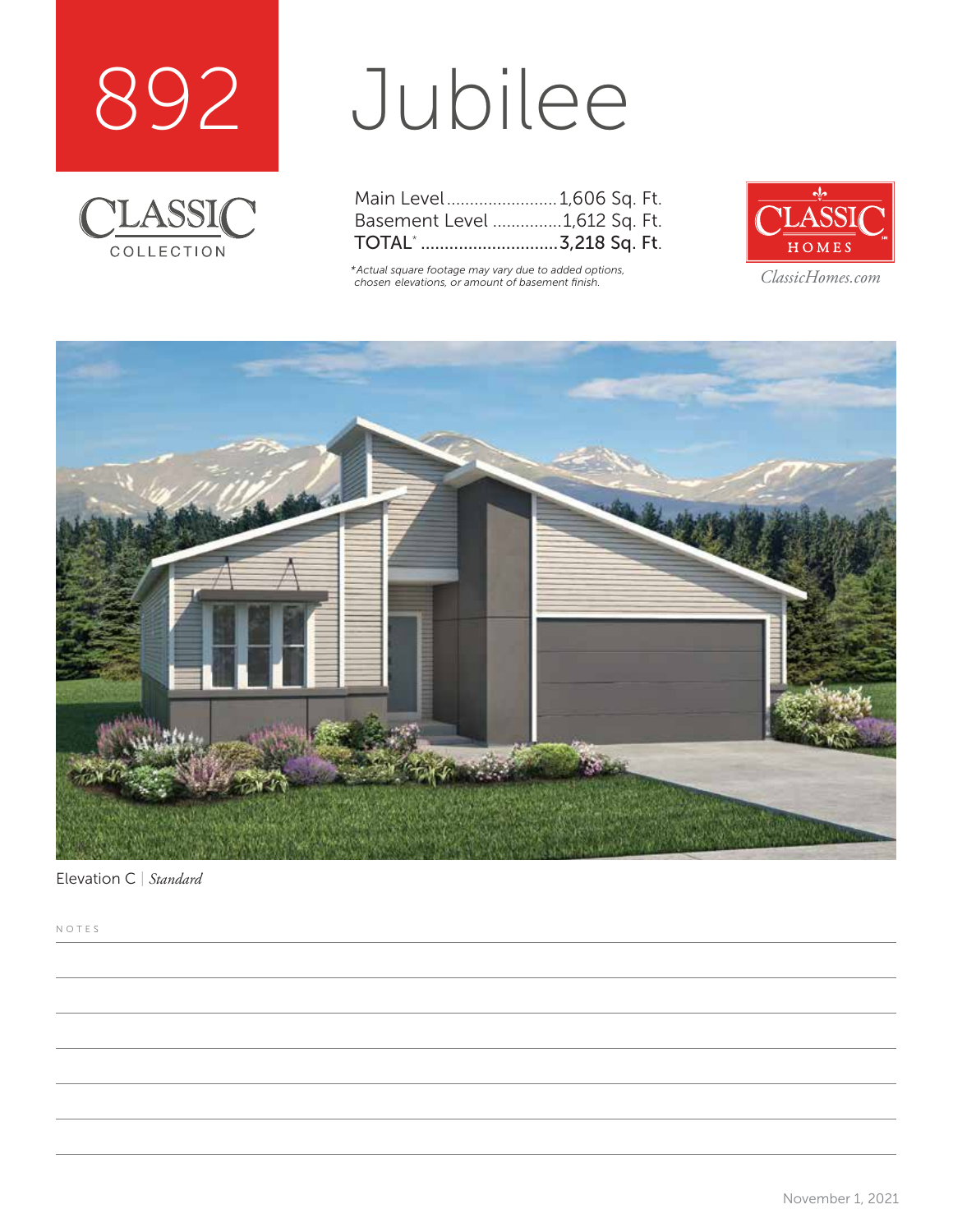Main Level

#### JUBILEE Model 892

*Standard 'C' Elevation shown*



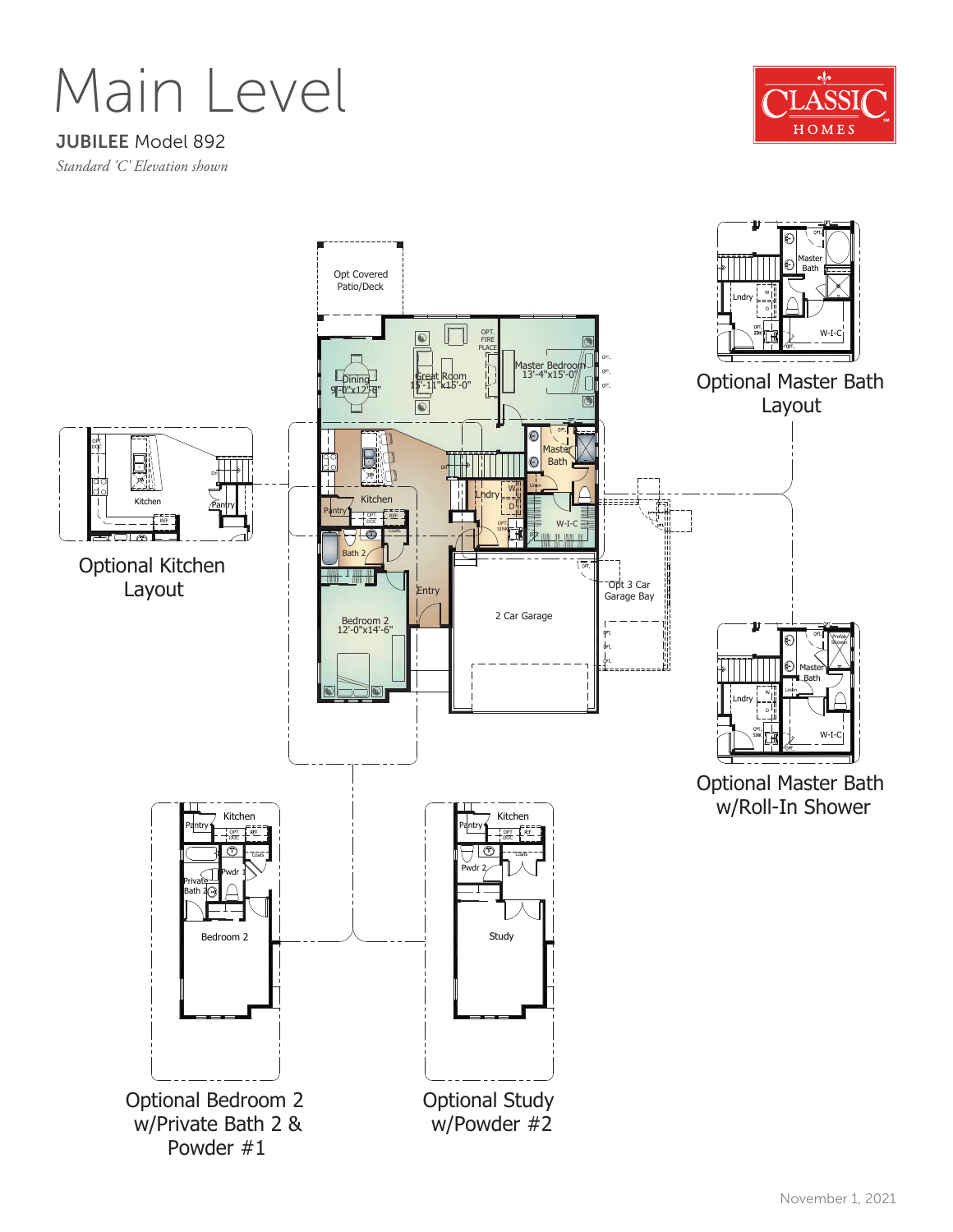### Basement Level

### **JUBILEE Model 892 | with Optional Finish**

*Standard 'C' Elevation shown*